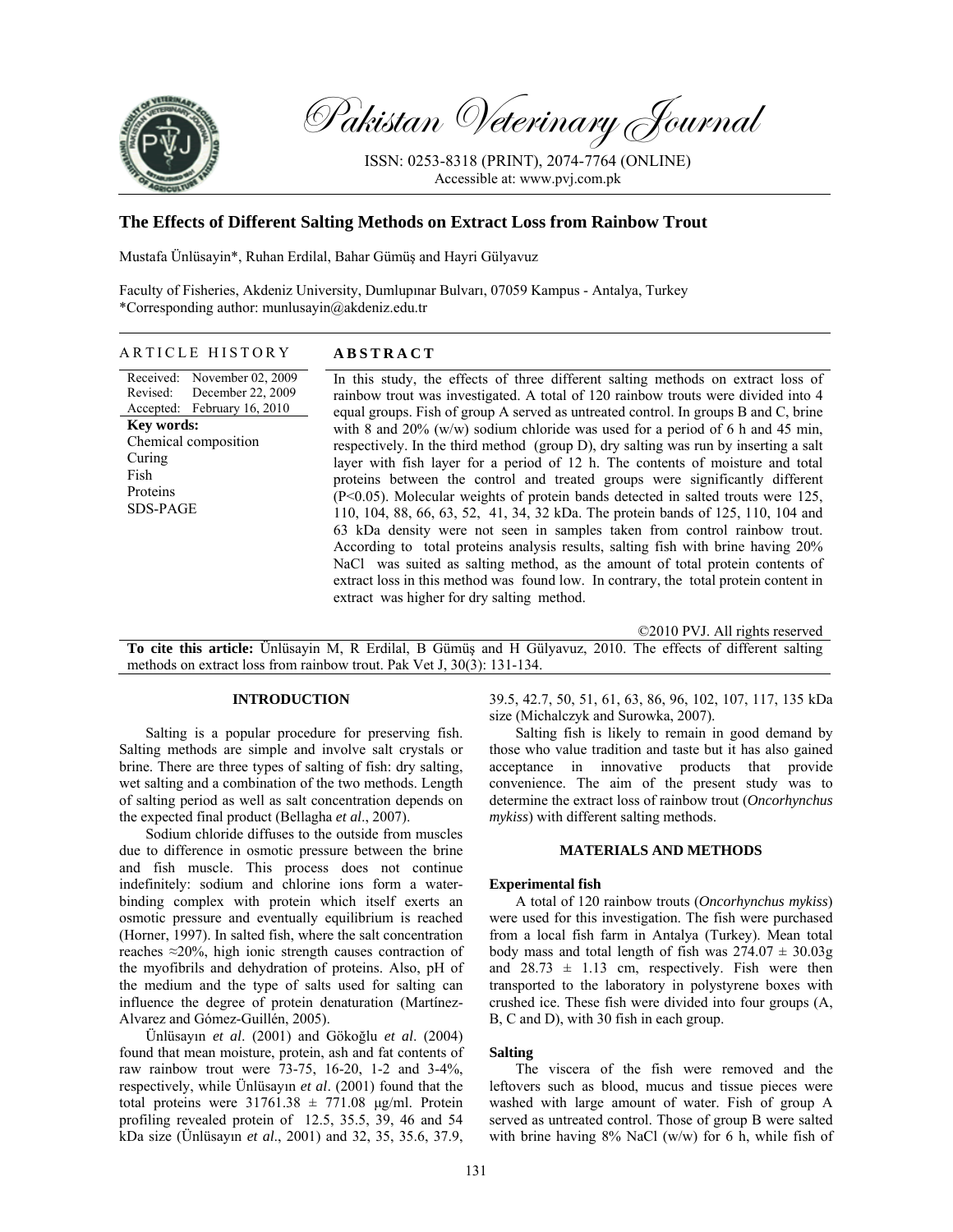group C were salted using brine with 20% NaCl for 45 min. Fish of group D were subjected to dry salting, which was done by inserting a salt layer over fish layer for a period of 12 h. The fish were then removed from the brine and dry salted rainbow trout were taken out and access of salt was removed before analysis. Salting processes were done with a fish to brine ratio of 1:2. Brine salting and dry salting were conducted in plastic containers at  $4 \pm 1$ <sup>o</sup>C.

### **Analytical procedures**

All muscle tissues from trouts of all groups were analyzed for moisture, dry matter, proteins, fat, ash and NaCl contents. Moisture contents in fish meat were determined according to AOAC (2002a). Crude protein content (Nx6.25) was calculated using the Kjeldahl method (AOAC, 2002b). Lipid (fat) content was determined according to Soxhlet method (AOAC, 2002c). Crude ash (Inorganic matter in meat) was determined according to Official Methods of Analysis (AOAC, 2002d). Sodium chloride was determined by volumetric method (AOAC, 1995).

After removing water from extract, crude ash in extract was calculated (AOAC, 2002d) and organic matter in extract was calculated by using the following formula: Organic matter in extract  $(\% ) = 100$  – crude ash in extract

#### **Protein extraction**

For protein extraction, 1.5g of minced muscle tissues of rainbow trout were homogenised at 4°C for 1 min in 9.5 ml physiological saline by a mechanical homogenizer (Heidolph, Slient Crusher M model, Heidolph Instruments GmbH & Co KG, Germany). Samples were stirred constantly for 20 min at 2°C and centrifuged at 5000 rpm for 25 minutes at 4°C in an Elektromag (4808p, İkitelli OSB, İstanbul, Turkey). Protein concentration was determined in the supernatant by kit method (Lowry *et al*., 1951). Optical density was measured at 650 nm in Chebios UV/ spectrophotometer (Optimum-One, Chebios s.r.l., Roma, Italy). The rest of the supernatant was freezedried and kept at -18°C for further analysis through SDS-PAGE.

## **Sodium dodecyl sulfate polyacrylamide gel electrophoresis (SDS-PAGE)**

For discontinuous polyacrylamide gel electrophoresis, dilution of a 30% stock solution of acrylamide was prepared, where the total amount (T) of acrylamide+bis was 2% for the stacking gel and 5.1% for resolving gel. Freeze dried protein samples were reconstituted in appropriate amount of Laemmli (1970) sample buffer to achieve the protein concentration of 13 µg/µL and loaded in each well of the gels. Electrophoresis (Mini-Protean II/Bio-Rad) was carried out at 35 mA one slab until the tracking dye reached the bottom of the gel (3h) in chamber with cooling to approximately 10°C. The molecular weight of each protein band could then be calculated according to the standard curve of purified wide range marked protein markers from 6.5 to 205 kDA range including: Aprotinin, bovine lung (6.5 kDa), α-Lactalbumin, bovine milk (14.2 kDa), Trypsin inhibitor, soybean (20 kDa), Trypsinogen, bovine pancreas (24 kDa), Carbonic anhydrase, bovine erythrocytes (29 kDa), Glyceraldehyde-3-phosphate dehydrogenase, rabbit

muscle (36 kDa), Ovalbumin, chicken egg (45 kDa), Glutamic dehydrogenase, bovine liver (55 kDa), Albumin, bovine serum (66 kDa), Phosphorylase B, rabbit muscle (97 kDa), β-Galactosidase, *E. coli* (116 kDa), Myosin, rabbit muscle (205 kDa) from Sigma (Cat. No: M. S8445). Following electrophoresis, gels were stained with 0.04% Coomassie Brillant Blue R-250 in 2 propanol:acetic acid:water (25:10:65) overnight at room temperature. Excess stain was removed with several washing of the same solution without Coomassie Brillant Blue R-250. Photographs of the gels were taken in 7% acetic acid while they were still wet.

### **Statistical analysis**

Statistical analyses were performed using "SPSS 10.0 for Windows software" (SPSS Inc, Chicago, IL). Differences in the means between groups were analyzed by one-way analysis of variance. Duncan's multiple range tests was applied for multiple means comparisons, where necessary.

#### **RESULTS AND DISCUSSION**

The changes in moisture contents of fresh and brine salted rainbow trout are shown in Table 1. Total protein values of fresh, brine salted and dry salted rainbow trout and extracts are given in Table 2.

The average moisture content of fresh rainbow trout was  $76.59 \pm 0.44\%$  in this study (Table 1). The moisture content of fresh rainbow trout has been recorded by Gökoğlu *et al*. (2004) as 73.38 ± 0.015% and by Ünlüsayın *et al*. (2001) as 74.86 ± 0.55%, which are comparable to our findings. It has been reported that protein, ash, fat and moisture contents of rainbow trout change according to nutrition, living area, fish size, catching season, seasonal and sexual variations as well as environmental conditions (Ünlüsayın *et al*., 2001; Gökoğlu *et al*., 2004).

The moisture contents of fresh and brine salted rainbow trout (8 and 20%) did not vary. However, in dry salted rainbow trout, moisture contents were low  $(P<0.05)$ compared to other groups (Table 1). Dry salting produced considerable loss of constituent water due to heavy uptake of salt (Martínez-Alvarez and Gόmez-Guillén, 2006). Protein contents (dry basis) of three salting methods were significantly lower compared to control (P<0.05; Table 1). A part of the fat in muscle was transferred to extract. There was a correlation between fat transfer rate from muscle to extract and salt concentration in muscle. The transfer rate was increased with high salt concentration. Amount of inorganic substances in brine and dry salted rainbow trout were higher compared to fresh rainbow trout. The highest ash was in dry salted rainbow trout  $(14.69 \pm 2.26\%)$ ; Table 1). Difference in ash content of fresh, 20% brine salted and dry salted rainbow trout was significant (P<0.05; Table 1). The pH was  $6.47 \pm 0.03$  for the control group and there were significant differences between brine and dry salted groups (P<0.05; Table 1). NaCl contents between 8% and 20% brine salted rainbow trout groups showed non significant differences, but there were significant differences between brine and dry salted rainbow trout groups (P<0.05; Table 1). Organic matter in extract of dry salted group was higher  $(2.10 \pm 0.61\%)$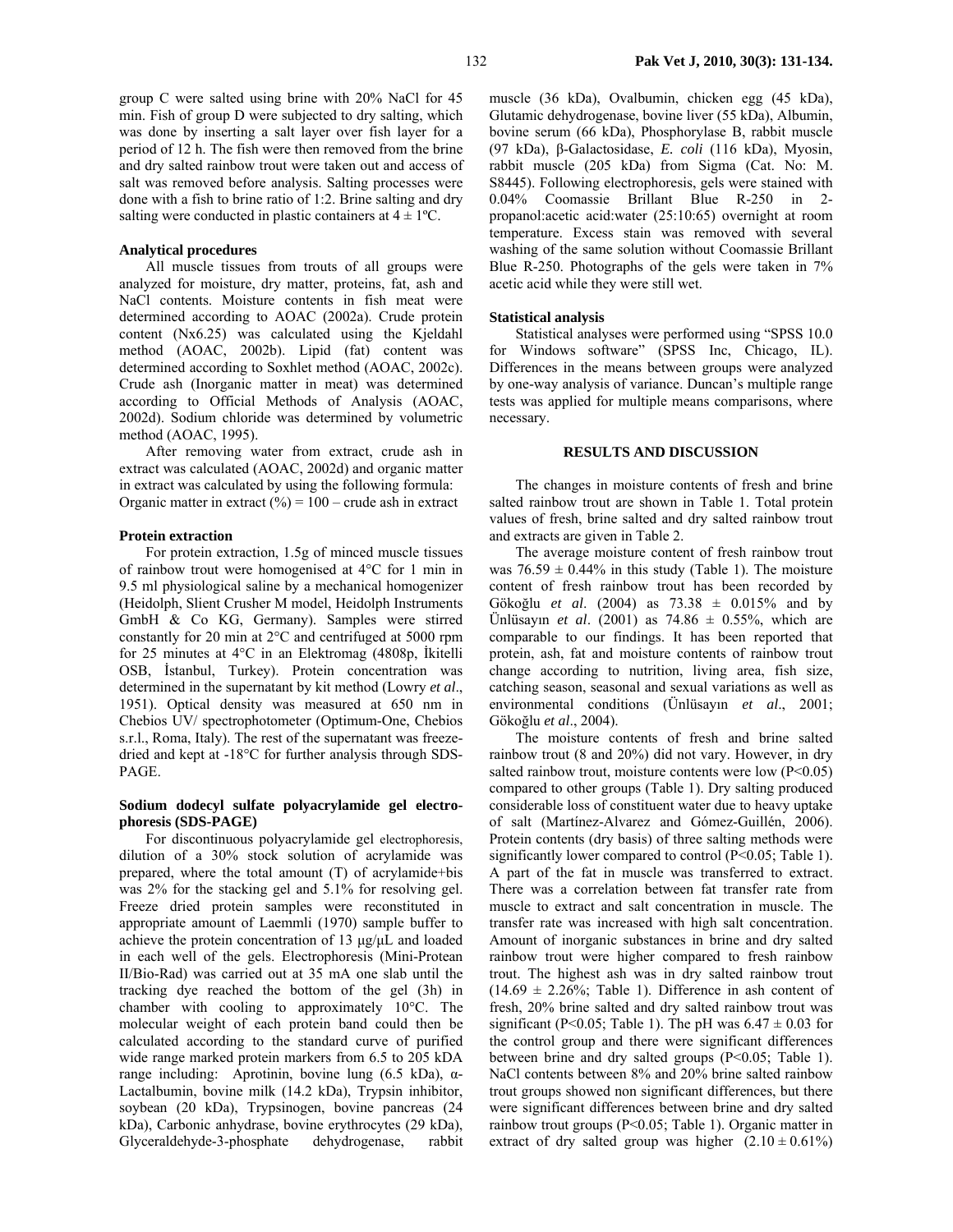**Table1: Chemical composition of rainbow trout samples and extracts** 

| <b>Parameters</b>                 | Fresh                         | Brine salted $8\%$ (w/w)      | Brine salted 20 $\%$ (w/w)    | Dry salted               |
|-----------------------------------|-------------------------------|-------------------------------|-------------------------------|--------------------------|
| Moisture in muscle $(\% )$        | $76.59 \pm 0.44^a$            | $75.02 \pm 1.01^{\circ}$      | $75.06 \pm 1.58^{\circ}$      | $69.77 \pm 4.91^b$       |
| Dry matter $(\% )$                | $23.41 \pm 0.44^b$            | $24.98 \pm 1.00^b$            | $24.94 \pm 1.58^{\circ}$      | $30.22 \pm 4.91^{\circ}$ |
| Protein in muscle $(\% )$         | $76.53 \pm 1.00^a$            | $73.31 \pm 0.22^b$            | $72.47 \pm 2.10^b$            | $71.29 \pm 0.91^b$       |
| Fat in muscle $(\% )$             | $13.75 \pm 7.55$              | $12.11 \pm 4.17$              | $12.87 \pm 2.28$              | $11.46 \pm 2.04$         |
| Ash in muscle $(\% )$             | $6.58 \pm 0.49^c$             | $9.39 \pm 1.21$ <sup>bc</sup> | $11.15 \pm 1.29^b$            | $14.69 \pm 2.76^{\circ}$ |
| pH                                | $6.47 \pm 0.03$ <sup>bc</sup> | $6.52 \pm 0.04^b$             | $6.88 \pm 0.05^{\text{a}}$    | $6.38 \pm 0.09^c$        |
| NaCl $(\% )$                      |                               | $5.30 \pm 0.51^b$             | $5.94 \pm 0.26^b$             | $11.99 \pm 2.83^{\circ}$ |
| Solid matter in extract $(\% )$   |                               | $7.03 \pm 0.0^{\circ}$        | $21.02 \pm 0.54$ <sup>a</sup> | $8.62 \pm 0.03^b$        |
| Organic matter in extract $(\% )$ |                               | $2.86 \pm 0.19^a$             | $2.98 \pm 0.13^{\circ}$       | $2.10 \pm 0.61^b$        |
| Fat in extract                    |                               | $1.07 \pm 0.15^b$             | $1.21 \pm 0.05^{ab}$          | $1.32 \pm 0.07^{\circ}$  |

Values are shown as mean ± standard deviation of triplicate measurements; Different superscripts in the same row indicate significant differences between groups (P<0.05).

compared to both brine salted groups. Fat in extract of 8% brine salted and dry salted rainbow trout groups showed significant difference (P<0.05; Table 1).

After salting, total protein values of the 8% brine salted rainbow trout were decreased to  $12651.45 \pm 0.39$  $\mu$ g/ml compared to 13184.38  $\pm$  4.04  $\mu$ g/ml in control group (Table 2). The reason of this reduction seems to be presence of water soluble medium-molecular- weight protein and amino acids such as alanine, glycine, leucine, valine, and glutamic acid, all of which might have been affected during the salting process. However, in 20% brine salted and dry salted rainbow trout, total protein values were higher than in 8% brine salted fish (Table 2). These changes seem to be related with salt concentration. This is explained by the large uptake of salt (NaCl) by the muscle, resulting in competition with muscle protein for water molecules, and denaturation and aggregation of these proteins by a process of "salting out" (Ünlüsayın *et al.,* 2001; Sannaveerappa *et al*., 2004; Martínez-Alvarez and Gόmez-Guillén, 2006).

**Table 2: Total protein contents in meat of fresh, brine salted and dry salted rainbow trout** 

| <b>Source</b> | <b>Salting methods</b>        | <b>Total proteins</b><br>$(\mu g/ml)$ |
|---------------|-------------------------------|---------------------------------------|
| Flesh         | Fresh                         | $13184.38 \pm 4.04^a$                 |
|               | Brine $(8\%)$ salted $(w/w)$  | $12651.45 \pm 0.39$ <sup>d</sup>      |
|               | Brine $(20\%)$ salted $(w/w)$ | $12795.46 \pm 0.44$ <sup>c</sup>      |
|               | Dry salted                    | $13066.31 \pm 0.20^b$                 |
| Extract       | Brine $(8\%)$ salted $(w/w)$  | $250.45 \pm 0.56$ <sup>f</sup>        |
|               | Brine $(20\%)$ salted $(w/w)$ | $128.31 \pm 0.34$ <sup>g</sup>        |
|               | Dry salted                    | $1507.32 \pm 0.53^e$                  |

Values are shown as mean  $\pm$  standard deviation of triplicate measurements; Different superscripts within a column indicate significant differences between groups  $(P<0.05)$ .

It is known that the soluble muscle tissue proteins of fish flesh can be analyzed by electrophoresis (Ünlüsayın *et al.,* 2001). Electrophoretic studies have shown a decrease in the number of bands during wet and dry salting at a slow rate up to 9 h, after which highmolecular-weight proteins decreased faster than mediummolecular-weight proteins in both the 24 h wet- and drysalted samples. The medium-molecular-weight proteins seem to be more stable (Sannaveerappa *et al*., 2004).

In the present study, protein band patterns were determined by using SDS-PAGE analysis with known mass standards and 10 bands of different molecular weights for rainbow trout were detected (Fig. 1). Different bands were visualized on gels in fish belonging to different salted methods. Also, the density of these bands differed among samples, i.e. for fresh rainbow trout bands had molecular weights as 88, 66, 52, 41, 34, 32 kDa, for 8% brine salted rainbow trout these were 110, 104, 88, 66, 52, 41, 34, 32 kDa and for 20% brine salted rainbow trout bands were of 125, 110, 104, 88, 66, 63, 52, 41, 34, 32 kDa. For dry salted rainbow trout, 9 bands of 110, 104, 88, 66, 63, 52, 41, 34, 32 kDa were seen.



# **Fig. 1: SDS-PAGE of muscle tissue proteins of fresh, brine salted and dry salted Rainbow Trout. Lines: AC; Fresh. AR; Brine salted 8% (w/w). AW; brine salted 20% (w/w). AD; Dry salted.**

The density of 125, 110, 104 and 63 kDa protein bands could not be seen for fresh rainbow trout. In this respect, most of the protein banding patterns of different